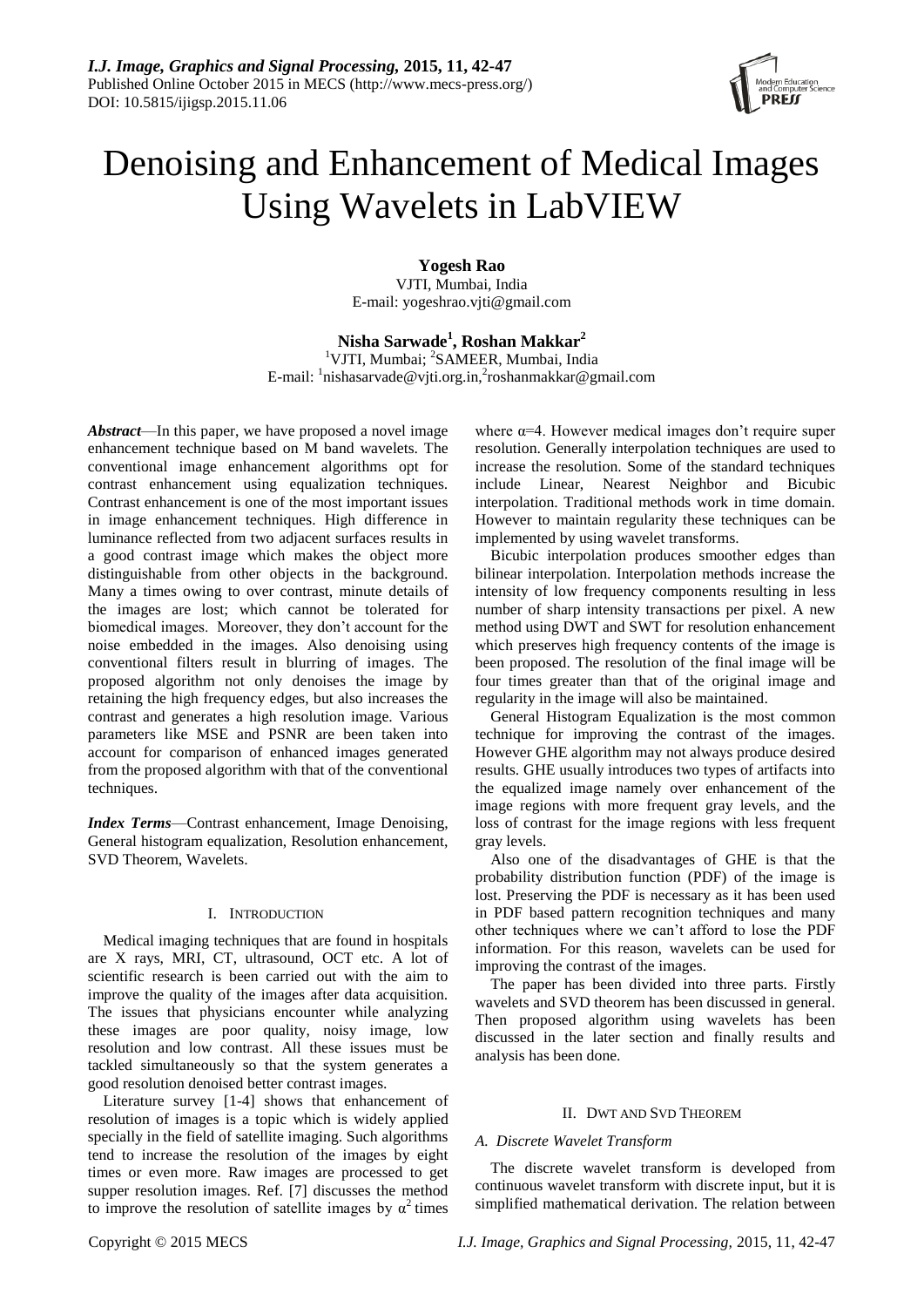input and output can be represented as [6]

$$
X_{a,L}[n] = \sum x_{a-1,L}[2n-k] g[k]
$$
 (1)

$$
X_{a,H}[n] = \sum x_{a-1,H}[2n-k] h[k]
$$
 (2)



Fig. 1. Analysis of 1D signal

Where k varies from 0 to K-1.  $g[n]$  is a low pass filter just like scaling function, h[n] is a high pass filter just like mother wavelet function. Thus discrete wavelet transform resolves the signal into a low frequency components and high frequency components. The whole system is as shown below [6].



Fig. 2. DWT and IDWT of a 1D signal

When the signal is a 2D image, DWT decomposes input image into four sub bands LL, HL, LH and HH where H denotes the high frequency and L denotes the low frequency. We have used 'Haar' wavelets throughout the analysis. These four sub bands formed have size equal to half of that of the original image.



Fig. 3. DWT and IDWT of a 2D signal

#### *B. SVD Theorem*

Singular value decomposition (SVD) is a general linear algebra technique related to diagonalization of matrices and is used in variety of signal and image processing applications. Modifying the singular value decomposition of the image is one important technique in contrast enhancement applications. Singular value decomposition takes a rectangular image matrix A of size [n, p] and decomposes it into 3 vectors  $U_{nxn}$ ,  $S_{nxp}$  and  $V_{pxp}$ .

$$
A_{n,p} = U_{n,n} x S_{n,p} x V_{p,p}^{T}
$$
 (3)

The S matrix has dimension same as that of the original image matrix. U and V are orthogonal matrices. Calculating the SVD consists of finding the eigen values and eigen vectors of  $AA<sup>T</sup>$  and  $A<sup>T</sup>A$ . The eigen vectors of  $AT<sup>A</sup>$  make up the columns of *V*, the eigenvectors of  $AA<sup>T</sup>$ make up the columns of *U*. Also, the singular values in S are square roots of eigen values from  $AA<sup>T</sup>$  or  $A<sup>T</sup>A$ . The singular values are the diagonal entries of the *S* matrix and are arranged in descending order.

#### III. PROPOSED ALGORITHM

Proposed algorithm consists of 3 stages. First stage comprises of resolution enhancement. The second stage consists of denoising of image and finally stage three consists of contrast enhancement.



Fig. 4. Image Enhancement

## *A. Resolution Enhancement*

The low resolution image is given to DWT (discrete wavelet transform) and SWT (stationary wavelet transform). As shown in the fig.5, DWT generates 4 sub bands  $LL_{w}$ ,  $LH_{w}$ ,  $HL_{w}$ , and  $HH_{w}$ . Similarly, SWT generates 4 sub bands  $LL_S$ ,  $LH_S$ ,  $HL_S$  and  $HH_S$ . The 4 sub bands formed from SWT has same size as that of original image however the sub bands of DWT has size half of that of original image. The 4 individual sub bands of DWT are given to bicubic interpolation to get new HH, HL and LH bands. These new sub bands are added with the SWT sub bands  $LH<sub>S</sub>$ ,  $HL<sub>S</sub>$  and  $HH<sub>S</sub>$  to get the final high frequency bands. Instead of taking  $LL_{w}$  or  $LL_{S}$ , the original image is take as the low frequency sub band (LL). Finally the high resolution image is form by taking the inverse DWT of these 4 sub bands.

#### *B. Denoising and Contrast Enhancement*

The high resolution image is given to GHE and DWT simultaneously. Here we have used two stage decomposition. DWT generates 4 sub bands LL2, HL2, LH2 and HH2. Using LL2 second stage decomposition sub bands LL21, HL21, LH21 and HH21 are formed. To remove the noise, wiener filter is applied to GHE matrix simultaneously. The filtered matrix is given to DWT and the two stage decomposition sub bands LL11, HL11, LH11 and HH11 are formed. SVD theorem is applied to LL11 and LL21 to get S1 and S2 matrix. The maximum diagonal element of S1 and S2 is found out to get the correlation coefficient. Using this correlation coefficient new S matrix is formed. Finally, new LL sub band is formed using U2,  $S_{new}$  and V2. Final enhanced image is obtained by taking the inverse DWT of these sub bands.

#### *C. HTML Report Generation using Lab VIEW*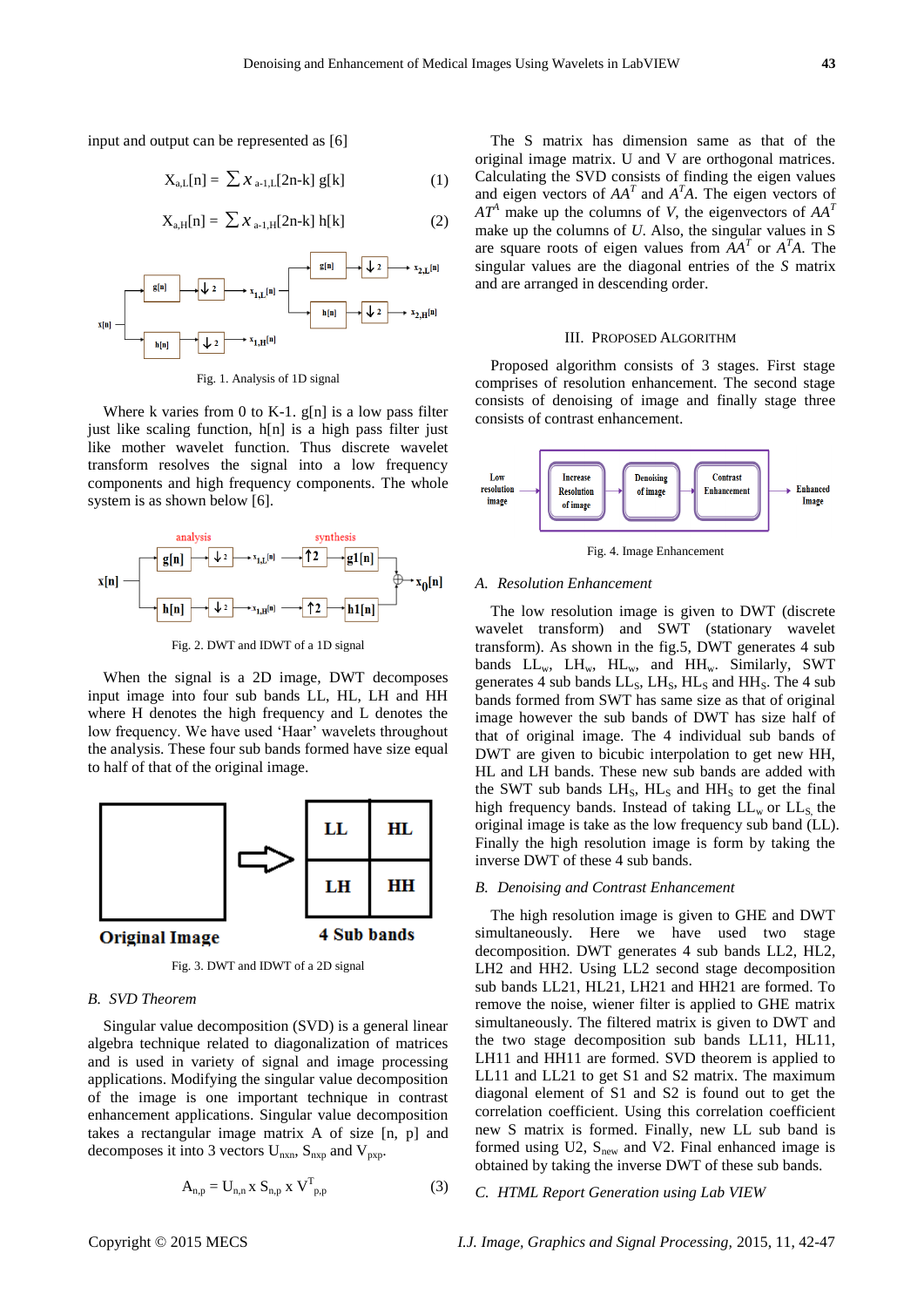Automatic report generation facility is added to the GUI so as to get automatic report for future analysis. By clicking the "Generate report" button, and automatic HTML report file gets generated in default web browser like Google chrome/IE.



Fig. 5. Proposed algorithm for resolution enhancement



Fig. 6. Denoising and contrast enhancement

## IV. EXPERIMENT SIMULATION AND RESULT ANALYSIS

The proposed algorithm was tested on various images including X ray images, MRI images, CT scan and OCT images. Some of these images are shown along with their analysis.

Fig.7(a),  $9(a)$ ,  $11(a)$ ,  $13(a)$  and  $15(a)$  shows the original raw images. These images are first processed to get high resolution images as shown in Fig.7(b), 9(b), 11(b), 13(b) and 15(b).



Fig. 7. (a) CT scan image with resolution 232x234 (b) High resolution image 464x468



Fig. 8. (a) Enhanced image using 1 stage decomposition (b) Enhanced image using 2 stage decomposition



Fig. 9. (a) CT scan image with resolution 600x482 (b) High resolution image 1200x964



Fig. 10. (a) Enhanced image using 1 stage decomposition (b) Enhanced image using 2 stage decomposition



Fig. 11. (a) X ray scan image with resolution 238x238 (b) High resolution image 476x476



Fig.12. (a) Enhanced image using 1 stage decomposition (b) Enhanced image using 2 stage decomposition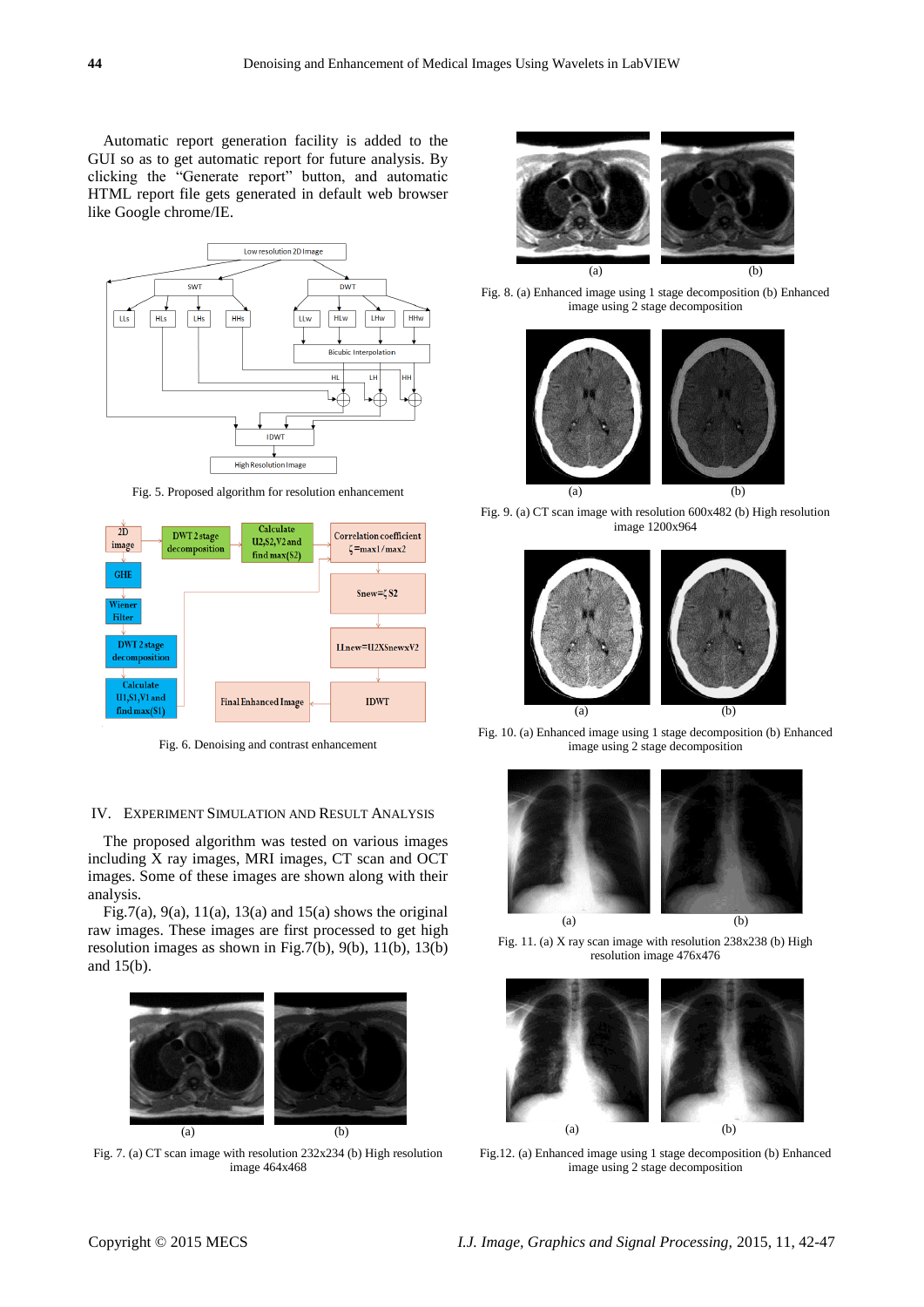

Fig. 13. (a) MRI image with resolution 752x640 (b) High resolution image 1504x1280



Fig. 14. (a) Enhanced image using 1 stage decomposition (b) Enhanced image using 2 stage decomposition



Fig. 15. (a) OCT image with resolution 254x600 (b) High resolution image 508x1200



Fig. 16. (a) Enhanced image using 1 stage decomposition



Fig. 16. (b) Enhanced image using 2 stage decomposition

Then these high resolution images are given DWT and GHE & Wiener filter as shown in fig.6. We have considered 2 cases. First we have processed the high resolution images using one stage decomposition and then we have repeated the algorithm for 2 stage decomposition. Thus Fig.8(a),  $10(a)$ ,  $12(a)$ ,  $14(a)$  and 16(a) are the final images generated using single stage decomposition. Whereas Fig.8(b), 10(b), 12(b), 14(b) and 16(b) are the final images generated using two stage decomposition. It can be seen that the resolution of all the images has increased by four times. Also unlike GHE algorithm, the "over contrast" problem has not occurred in any of the enhanced images, thus retaining the PDF. Also no blurring effect has been seen even after noise removal and high frequency edges have been retained to get a better enhanced image. Table 1 shows the comparison of all the images based on MSE. For calculation of MSE the size of both the images must be same. So the MSE calculations have been done by taking the high resolution images generated at stage I as input.

Table 1. Comparison of various techniques based on MSE

| Sr. | Figure | <b>GHE</b> | Proposed         | Proposed         |
|-----|--------|------------|------------------|------------------|
| No. | No.    |            | Algorithm with 1 | Algorithm with 2 |
|     |        |            | stage            | stage            |
|     |        |            | decomposition    | decomposition    |
|     |        |            |                  |                  |
|     |        |            |                  |                  |
| 1.  | 7(b)   | 12965.5    | 8478.4           | 1288.27          |
| 2.  | 9(b)   | 10636.5    | 7136.76          | 2388.81          |
| 3.  | 11(b)  | 9087.31    | 6201.27          | 2970.57          |
| 4.  | 13(b)  | 20353.5    | 14472.1          | 510.819          |
|     |        |            |                  |                  |
| 5.  | 15(b)  | 13586.7    | 8399.68          | 1296.5           |

Table 2. Comparison of various techniques based on PSNR in dB

| Sr.<br>No.       | Figure<br>No. | <b>GHE</b> | Proposed<br>Algorithm with 1<br>stage<br>decomposition | Proposed<br>Algorithm with 2<br>stage<br>decomposition |
|------------------|---------------|------------|--------------------------------------------------------|--------------------------------------------------------|
| 1.               | 7(b)          | 7.0029     | 8.84767                                                | 17.0308                                                |
| $\overline{2}$ . | 9(b)          | 7.8628     | 9.59519                                                | 14.349                                                 |
| 3.               | 11(b)         | 8.54645    | 10.206                                                 | 13.4024                                                |
| 4.               | 13(b)         | 5.04442    | 6.52547                                                | 21.0481                                                |
| 5.               | 15(b)         | 6.19966    | 8.88818                                                | 17.0033                                                |

MSE generated by all three methods: GHE, proposed method using single stage decomposition and proposed method by two stage decomposition has been compared. Table 1 shows that MSE decreases drastically when we use proposed method using two stage decomposition. Note that the MSE generated by the conventional GHE algorithm is very high because of histogram stretching. Owing to this, as discussed in the beginning, probability distribution function (PDF) of the image is lost. However the proposed algorithm retains the PDF of the image. Fig.17(a) shows the histogram of original MRI original image ( fig.13.(a)). The histogram of the original image is compared with that of histograms generated by GHE algorithm and proposed algorithm. The PDF of the GHE enhanced algorithm doesn"t resemble to that of the original image. However, the histogram of enhanced image by proposed algorithm matches with that of histogram of original image. Table 2 shows the comparison of the 3 methods based on PSNR values. It can be seen that the PSNR of the enhanced images has increased to a great extent.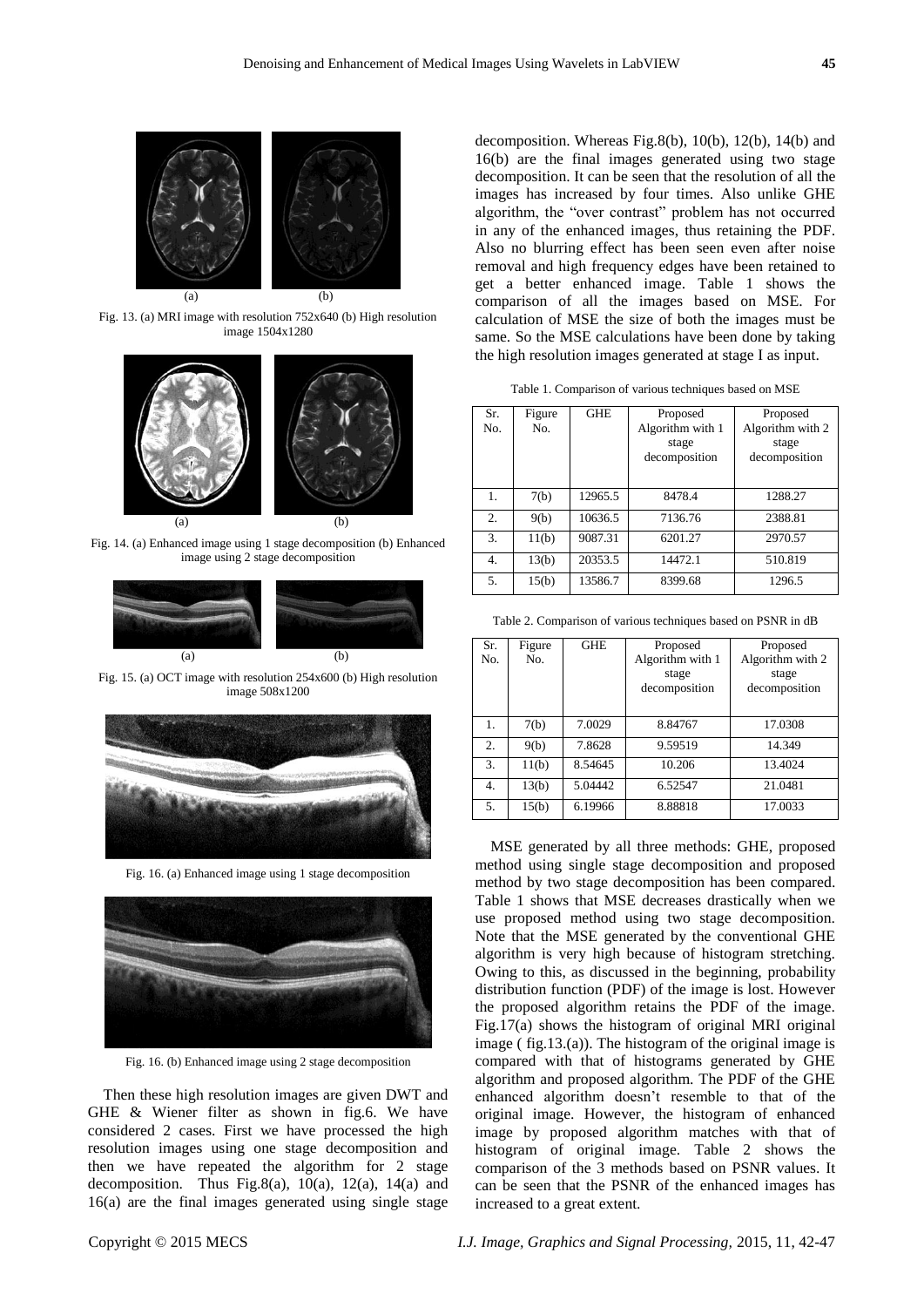

Fig. 17. (a) Histogram of original image (b) Histogram of enhanced image using GHE



Fig. 18. Histogram of enhanced image using proposed algorithm (2 stage decomposition)

The algorithm was developed in LabVIEW using Matlab scripts. Fig.19 shows the block diagram of the implemented algorithm. The sub VI takes the image as input from the browsed link and plots the original image.



Fig. 19. Block diagram implemented in labVIEW

The intermediate S1 and S2 matrices of SVD theorem are plotted. The final enhanced image is plotted along with the PSNR and MSE values. Here the sub VI uses math scripts to perform the wavelet and other processing. Fig.20 shows the GUI designed in Lab VIEW. The actual image is been acquired and all the intermediate steps have also been shown which comprises of S matrices and two stage decomposition images. The final enhanced image is been plotted along with the MSE and PSNR values. Also other utilities like automatic report generation and temporary log folder creation have been added for future analysis.



Fig. 20. GUI for image enhancement

# V. CONCLUSION

This main objective of the research work is to generate medical image enhancement algorithm which would take into account all the short comings of the existing algorithms and thereby come up with some techniques that will help to generate high resolution denoised good contrast images. The proposed algorithm uses wavelets for this purpose and generates high resolution images having better PSNR and less MSE as compared to conventional algorithms. The proposed algorithm was tested on various medical images like X rays, MRI, CT